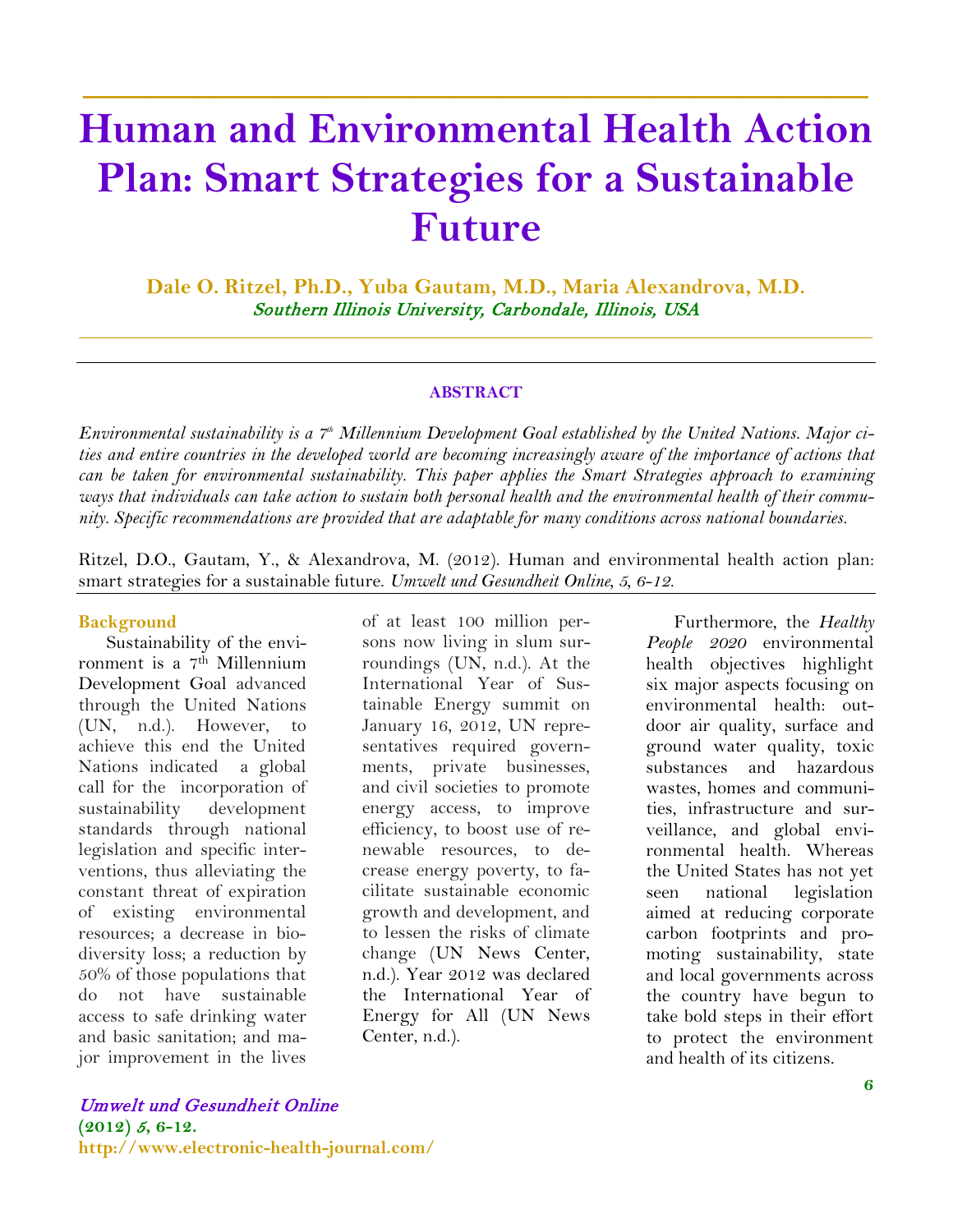In the U.S., some states are adopting policies and promoting voluntary campaigns aimed at reducing energy usage in commercial buildings. The result is a step in the direction of greater efficiency, lower energy costs and fewer greenhouse gas emissions.

A case in point is New York City, which recently passed NYC Local Law 84 as part of the Greener, Greater Buildings Plan, requiring both public and private buildings in the city to track energy and water consumption using EPA's Portfolio Manager. Starting in 2010, city buildings larger than 10,000 square feet were required to benchmark energy and water usage, while private buildings larger than 50,000 square feet were required to follow suit in the beginning of 2011. These performance metrics will be published and made available to the public via an accessible online database, giving complete transparency to those interested in choosing space based on the environmentally friendly nature of the building (New York City, 2010).

Similarly, the Austin, Texas Energy Conservation Audit and Disclosure Ordinance requires that as of June 1, 2011, eligible commercial facilities gauge their energy performance using a rating system approved by the Austin Electricity Utility. Utilizing Energy Star, compiled information is disclosed to prospective buyers before the time of sale, thereby encouraging energy efficiency and highlighting its importance and the inevitability of energy efficiency as a factor in business decisions (City of Austin, 2011).

The city of San Francisco amended the San Francisco Environment Code with the Existing Commercial Buildings Energy Performance Ordinance in April 2011. Owners of nonresidential buildings are now required to file Annual Energy Benchmark summaries using EPA's Portfolio Manager (City of San Francisco, 2011).

Although it is not at the federal level yet, we are beginning to see different parts of the country take action toward demanding greater environmental awareness from big business. These moves are certainly crucial to protect the environment on a larger scale, but they are also more critical to corporate profitability than many companies tend to realize. U.S. companies such as Nike, Target, Cisco, Campbell's Soup, Hilton, TXU Energy, and Chrysler have reported saving tens of millions of dollars by adopting renewable energy, energy efficiency, and recycling schemes.

Cities such as Evanston, Illinois and Houston, Texas are recognizing the need to reduce greenhouse gas emissions in a concerted effort to fight global warming and climate change. Some have launched campaigns and incentive programs to challenge business owners to achieve a better understanding of their energy and water usage (U.S. Conference of Mayors, 2011).

Other programs, such as the C40 and its partnership with the Clinton Climate Initiative, have further solidified the importance of tackling this important topic. Chicago, Houston, Los Angeles, New York, and Philadelphia are among the major U.S. cities included as participants that acknowledge the social, economic, and fiscal implications of the long-term effects of global warming. As a home to nearly half of the world's population and responsible for the consumption of two-thirds of the world's energy and 70 % of CO2 emissions, participants in C40 have recognized the need to be part of the solution (C40 Cities, 2012).

While we await proper attention to sustainability on a federal level, these regions will lead the way and make it necessary for other key areas of the U.S. to take note and join the effort. As sustainability proves profitable for businesses, it is also a necessary endeavor for the sake of the environment and for the health of the citizens. With evidence of climate change, including increased global average temperatures, rising sea levels, and decreased snow coverage in the Northern Hemisphere, it is imperative that the issue is addressed globally. Only together will we see the impact

#### Umwelt und Gesundheit Online **(2012)** <sup>5</sup>**, 6-12. http://www.electronic-health-journal.com/**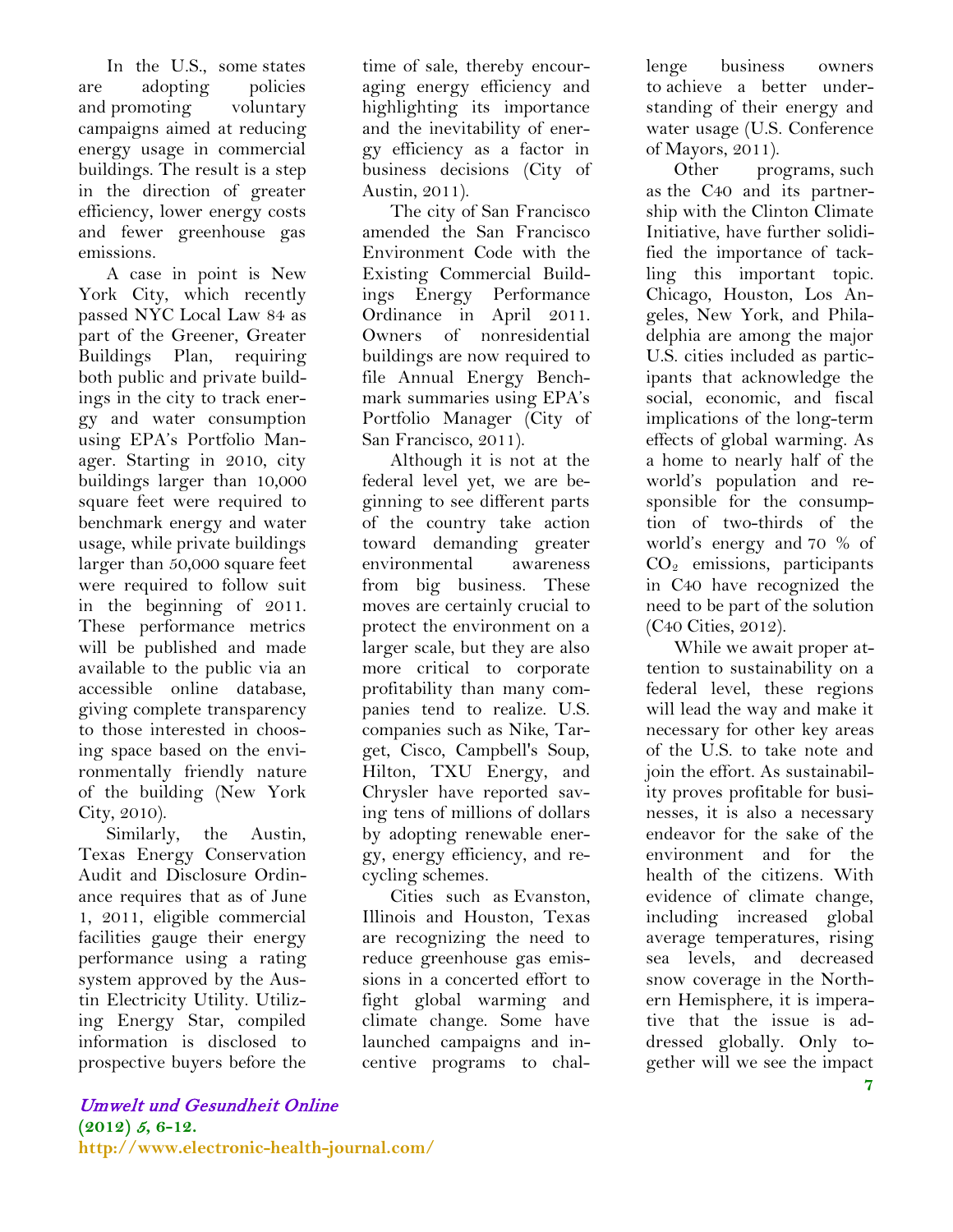on the environment that we so desperately need. And, along the way, businesses will become more profitable and more likely to succeed in long term.

## **Determining the Health of a Community**

The health of a community involves the environmental quality of the community and the physical and mental health of its residents. An efficient community starts with healthy residents. Take a look at your family and yourself. Are you healthy? Where do you go if you develop medical problems? Do you follow proper nutritional guidelines? Are you aware of environmental hazards? and, What health issues affect family members and what must each generation deal with in regards to specific issues?

## **Smart Strategies for a Sustainable Future**

Smart Strategies (U.S. EPA, 2011a) are organized around a 5-step planning approach. Each planning step results in a tangible outcome:

- Where are we now?
- Where are we going?
- Where do we want to be?
- How do we get there?
- Let's go!

## **Where Are We Now?**

Communities need to "take stock" of their indigenous assets (social, economic, and environmental) by as-

## Umwelt und Gesundheit Online **(2012)** <sup>5</sup>**, 6-12. http://www.electronic-health-journal.com/**

sessing various local conditions. Developing a community profile will reveal existing conditions and identify local characteristics such as geographic, natural resource, population, political, civic, and environmental components. Identifying environmental conditions, such as water quality, air quality, hazardous waste sites, and other potential sources of pollution are critical tasks.

An important part of determining local needs is to conduct a community assessment. A Community assessment will result in:

- A delineation of planning area boundaries.
- An identification of community values.
- An inventory of natural and human-made features including sensitive areas and opportunities.
- An evaluation of economic conditions in your community.
- An evaluation of public facility and infrastructure capacity and effectiveness (e.g., such as with wastewater treatment facilities).
- Linkages among social, economic and environmental issues.
- A way to compare your community with other communities.

If you have answered the question "Where are we now?" you have prepared a community assessment and

have a good understanding of your community's current conditions. You also have identified problem areas and possibly ranked those areas according to risk to the environment, quality of life, and economic vitality.

## **Where Are We Going?**

Answering "Where are we going?" will help your community predict, based on current trends and activities, the direction you are headed. It allows community members to visualize their future if nothing is done to intervene. What can you expect if current patterns of land development, population change, natural resource consumption, and commercial and industrial activities continue? Are these trends sustainable?

Your community will be affected by regional or even global forces. Only by wise planning can you respond to these forces in a positive way. You need to develop your community's probable future scenarios.

#### **Where Do We Want To Be?**

This is the visioning process which focuses on where a community wants to be within a specified timeframe. Visioning empowers the community to move beyond the probable future scenarios. Visioning can lead to the desired future of a healthy environment, a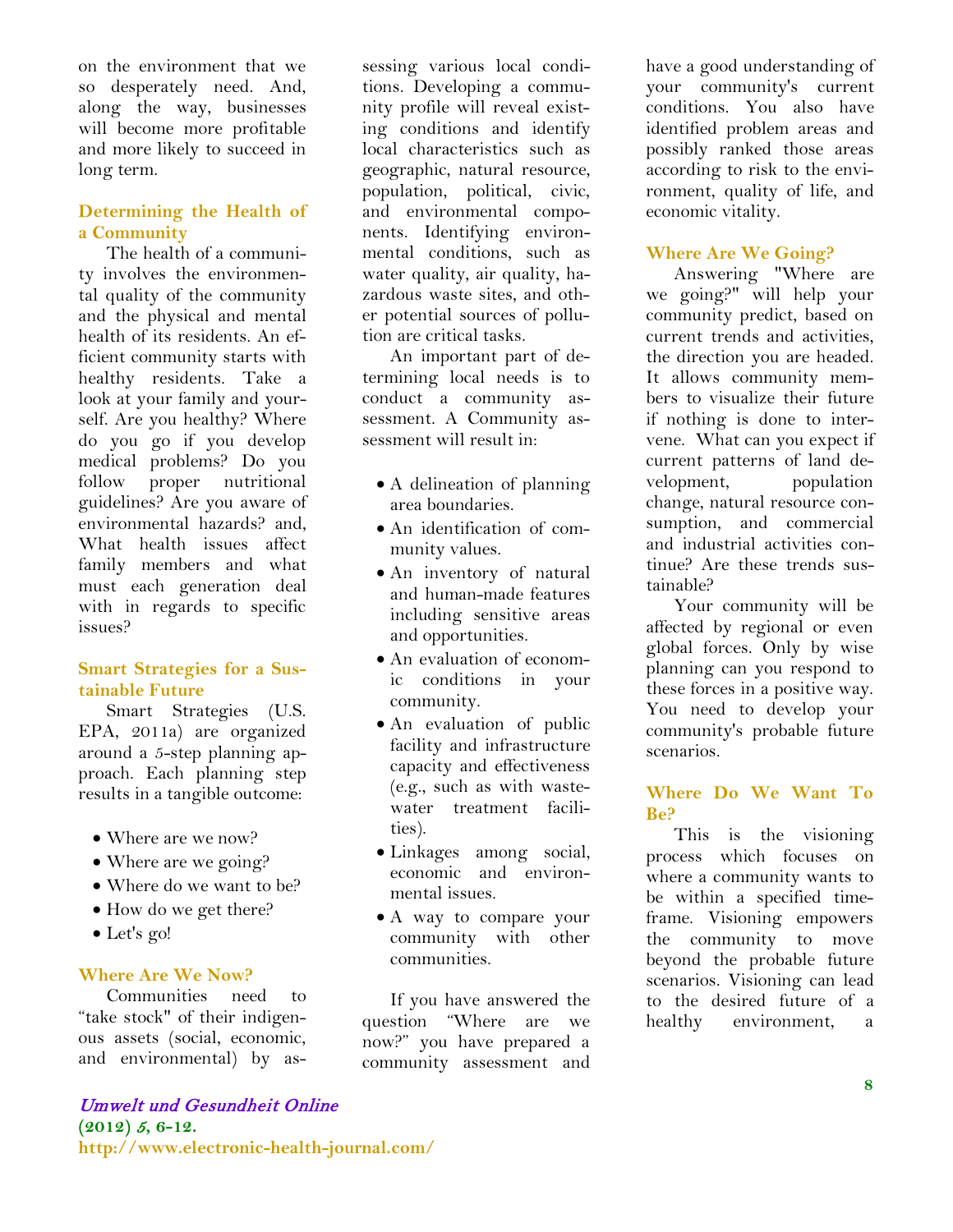strong economy, and a high quality of life.

Community participation is the key. Bringing people together of diverse backgrounds allows the vision to capture the values and interests of a broad constituency. Brainstorming ideas from the entire community results in a synergistic effect that can bring out a myriad of ideas that reflect the values and interests of the community as a whole.

The visioning process will result in a Vision Statement with one or more alternative "futures" proposed. These futures should represent variations on a theme aimed at achieving sustainable solutions for the environment, the economy, and sand overall social wellbeing. Once a vision is created, the community can work towards realizing its goals in an effective and deliberate way.

## **How Do We Get There?**

Action plans translate the visions of the future into action oriented items. Whereas there is no "cookbook" approach to action planning, an action plan should provide goals and objectives, identify issues and concerns, list recommended actions, and assign responsibility for the work to be done.

Timeframes should be set for priority actions. The action plan should include estimated financial costs and resources needed for implementation.

These actions are necessary to put you on the path of realizing your community's vision for its future -- a healthy environment. strong economy, and a high quality of life.

## **Let's Go!**

It is now, during implementation, when long-term commitment and resources will be the most needed. In Let's Go! you need to select a variety of tools that can help implement your plans. Some tools require a high level of technical expertise, others can be implemented by high school students and interested volunteers. Because a sustainable community reaches out to the diverse community at-large, bringing people together with a range of expertise, knowledge, and skills, you need to select tools that enhance stakeholder participation. You need to determine *if this project or these tools help us to achieve our future vision?* Some tools include:

- Information access and management tools such as "how to" information on monitoring, databases, and hot-line numbers.
- "Action-oriented" tools such as pollution prevention guides.
- Time resources advocacy, program staff, political and public support are prerequisites for success.
- Committed people and opportunity are necessary. Community involvement continues to be

an important and integral part during the implementation phase.

## **The Human Health Action Plan**

#### Goals and Objectives

The goal is for you to develop a human health profile for your family and yourself. Develop awareness of generational gaps. Have a family discussion about health changes and stages. Become aware of changes that maybe or are occurring in your life and have family members become familiar with their own health. Know what to expect and consult with your doctor. Become aware of your environmental health. Assess the health condition of your family members. Develop an exercise plan that can be done individually or as a family. Exercising daily will increase your energy level and you will become more active within your community. Put a focus on nutrition. Also, become familiar with health issues of the community and self.

Now that you have established your goals and are committed to living a healthier life, you can look at ways in which the entire community can be involved by accessing [http://www.epa.gov/greenki](http://www.epa.gov/greenkit/pdfs/Indicators_Linkages.pdf) [t/pdfs/Indicators\\_Linkages.p](http://www.epa.gov/greenkit/pdfs/Indicators_Linkages.pdf) [df](http://www.epa.gov/greenkit/pdfs/Indicators_Linkages.pdf) (U.S. EPA, 2011b)

Recommendations from the Human Health Action Plan include participating in charity walks, creating sports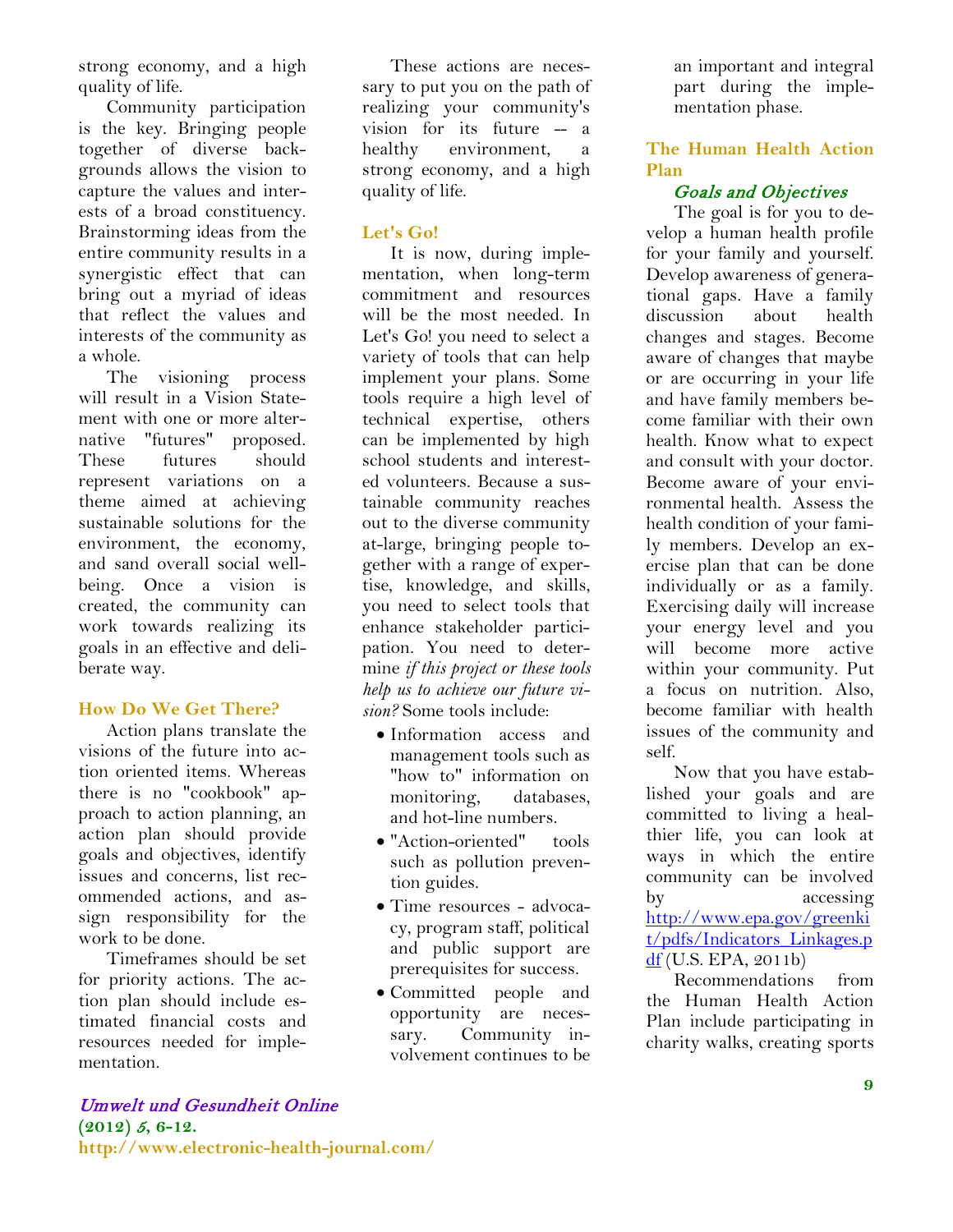leagues for children and adults, creating and repairing bicycle and walking paths, encouraging alternative transportation methods through fitness: bike, walk, run, skate to work or school, etc., sponsoring theme weeks- alternative energy week, fitness week, eat to a better health week, etc., talking to your local schools- encourage physical education teachers and other teachers to stress the importance of health and nutrition, developing a field day for elementary schools where children spend the day participating in aerobic activities. Combine this with a health fair and extend it to high school students. These are just a few ideas to get you started toward a healthier you and a healthier community.

## **The Environmental Health Action Plan**

Taking steps to reduce and prevent health risks from environmental factors will greatly increase the health of your family. A valuable source of information can be found at the National Association for County and City Health Officials Web site (naccho.org) (NACCHO, 2012).

Accessing the URL [http://www.epa.gov/greenki](http://www.epa.gov/greenkit/pdfs/Indicators_Linkages.pdf) [t/pdfs/Indicators\\_Linkages.p](http://www.epa.gov/greenkit/pdfs/Indicators_Linkages.pdf) [df](http://www.epa.gov/greenkit/pdfs/Indicators_Linkages.pdf) (U.S. EPA 2011c) enables you to find resources that will help you to reduce your risk of exposure to a variety of environmental factors.

## Goals and Objectives

The goal here is for you to develop an understanding of environmental factors and how they relate to health. These include learning about health hazards associated with common household cleaners and paints and becoming aware of air quality issues. From this you will gain the knowledge to reduce your risk of exposure to these factors. Your objective here is to reduce the risk of exposure to environmental health factors. There are some important environmental health risks on which you need to focus.

**Radon** is a colorless and odorless gas which enters the home through dirt floors, cracks in the walls and floors, floor drains and sumps. The effects from this gas may include lung cancer. Perform a radon test within your home to determine if levels are safe. Take appropriate measures depending on the results.

**Lead** from paint, dust, and soil can be dangerous if not managed properly. Become aware of materials in your house that may contain lead. If you are renting or buying a home obtain information pertaining to the amount of lead that may be in the building. If you suspect that your house may contain lead, have your children tested.

In addition to radon and lead, other indoor pollutants such as **carbon monoxide** and **other harmful chemi-** **cals** can cause respiratory illness and other medical problems. Survey the air in your home, place of work and schools. Determine if the quality of the air is healthy and acceptable.

**Air quality** includes dangers such as mobile air emissions, stack emissions, and other pollutants that are released into the air. Become familiar with pollutants in your community.

**Household toxins** and **household hazardous wastes** are those wastes produced in our households that are hazardous in nature, but are not regulated as hazardous waste, under federal and state laws. Identify those products in your home that may be hazardous and dispose of them properly. Use community-sponsored waste sites and try to purchase and use environmentally friendly products.

Environmental effects from **ozone** include skin cancer and other skin diseases. Become familiar with methods to protect you and your family from ultra-violet (UV) light exposure.

**Practical Examples of Recommendations for Planning at the Community Level**

## Radon

- Provide radon information for community use.
- Sponsor community radon education courses.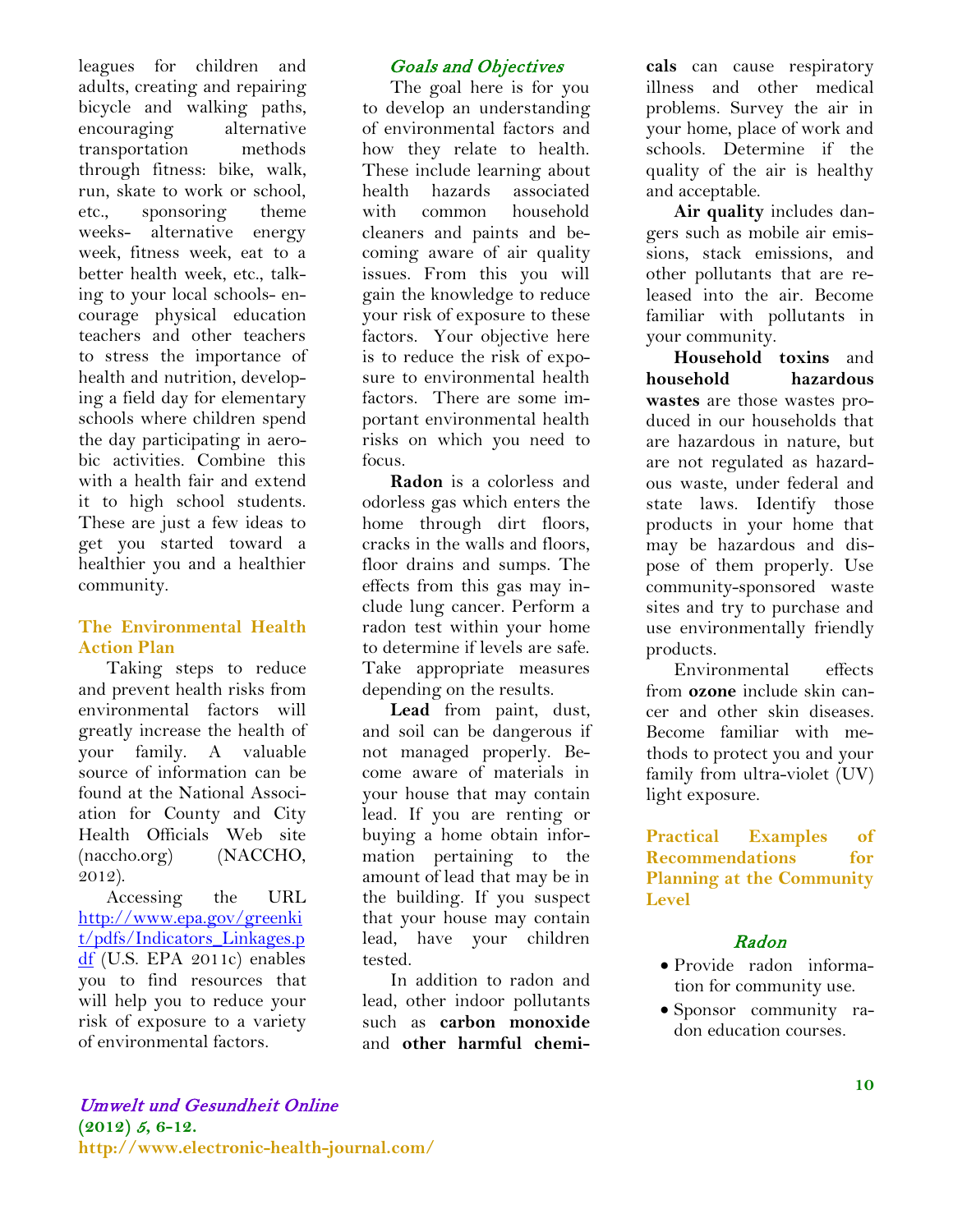- Promote national radon action week within the community.
- Reduce level if the radon level in your home is 4 picocuries (level of radiation) per liter (pCi/L) or higher.
- Radon kits can be found at hardware stores, home improvement stores, and other similar retail markets.

## Lead

- Create educational school programs based on the dangers of lead exposure.
- Promote a lead education campaign.

## Indoor Air Quality

- Eliminate harmful sources from homes, schools, and businesses.
- Have proper ventilation and be sure to maintain woodstoves.
- Follow weather proofing guidelines for schools, homes, and businesses to ensure proper ventilation.

# Air Quality

- Encourage alternative transportation methods.
- Encourage public transportation use and car pooling.
- Properly maintain automobiles to reduce  $CO<sub>2</sub>$ emissions.
- Have regular emissions tests done on automobiles.

## Household Hazardous **Wastes**

- Sponsor a community household hazardous waste clean out day.
- Provide literature about hazardous chemicals that may be used at home.
- Never dump hazardous products down drains, the toilet, or near flowing water, ponds, or lakes.
- Use natural and lesstoxic household products whenever possible.

#### Ozone

- Follow skin care guidelines and protect yourself and your family from harmful UV rays.
- Encourage the use of sun tan lotion.
- Promote indoor community activities on high ozone days.
- Include ozone education within schools.
- Refill gas tanks at night and do not 'top off" tanks.
- Mow lawns early in the morning.
- Advocate for public transportation and car pooling.

## **References**

Austin Energy (2011). *About the Energy Conservation Audit and Disclosure (ECAD) Ordinance*. Retrieved February 15, 2012 from [http://www.austinenergy.co](http://www.austinenergy.com/about%20us/environmental%20initiatives/ordinance/index.htm) [m/about%20us/environment](http://www.austinenergy.com/about%20us/environmental%20initiatives/ordinance/index.htm) [al%20initiatives/ordinance/i](http://www.austinenergy.com/about%20us/environmental%20initiatives/ordinance/index.htm) [ndex.htm/](http://www.austinenergy.com/about%20us/environmental%20initiatives/ordinance/index.htm)

C40 Cities (2012). *C40 Cities Climate Leadership Group.*  Retrieved February 15, 2012 from

[http://live.c40cities.org/citie](http://live.c40cities.org/cities/)  $s/$ .

U.S. Environmental Protection Agency (2011a). *Smart Strategies for a Sustainable Future*. Retrieved February 15, 2012 from [http://www.epa.gov/greenki](http://www.epa.gov/greenkit/index.htm) [t/index.htm.](http://www.epa.gov/greenkit/index.htm)

U.S. Environmental Protection Agency (2011b). *Human Health Action Plan.* Retrieved from [http://www.epa.gov/greenki](http://www.epa.gov/greenkit/pdfs/Indicators_Linkages.pdf) [t/pdfs/Indicators\\_Linkages.p](http://www.epa.gov/greenkit/pdfs/Indicators_Linkages.pdf) [df.](http://www.epa.gov/greenkit/pdfs/Indicators_Linkages.pdf)

U.S. Environmental Protection Agency (2011c). *Environmental Health Action Plan.* Retrieved February 15, 2012 from

[http://www.epa.gov/greenki](http://www.epa.gov/greenkit/pdfs/Indicators_Linkages.pdf) [t/pdfs/Indicators\\_Linkages.p](http://www.epa.gov/greenkit/pdfs/Indicators_Linkages.pdf) [df.](http://www.epa.gov/greenkit/pdfs/Indicators_Linkages.pdf)

New York City (2010). *Greener, greater building plan.* Retrieved February 15, 2012 from

[http://www.nyc.gov/html/p](http://www.nyc.gov/html/planyc2030/html/about/ggbp.shtml) [lanyc2030/html/about/ggbp.](http://www.nyc.gov/html/planyc2030/html/about/ggbp.shtml) [shtml.](http://www.nyc.gov/html/planyc2030/html/about/ggbp.shtml)

City of San Francisco (2011). *Existing commercial buildings energy performance ordinance*. Retrieved February 15, 2012 from

[http://www.sfbos.org/ftp/up](http://www.sfbos.org/ftp/uploadedfiles/bdsupvrs/committees/materials/LU012411_101105.pdf) [loaded-](http://www.sfbos.org/ftp/uploadedfiles/bdsupvrs/committees/materials/LU012411_101105.pdf)

[files/bdsupvrs/committees/](http://www.sfbos.org/ftp/uploadedfiles/bdsupvrs/committees/materials/LU012411_101105.pdf) [mate-](http://www.sfbos.org/ftp/uploadedfiles/bdsupvrs/committees/materials/LU012411_101105.pdf)

[rials/LU012411\\_101105.pdf.](http://www.sfbos.org/ftp/uploadedfiles/bdsupvrs/committees/materials/LU012411_101105.pdf)

United Nations. (n.d.) *UNEP and the Millennium Development Goals.* Retrieved February 21, 2012 from

**(2012)** <sup>5</sup>**, 6-12. http://www.electronic-health-journal.com/**